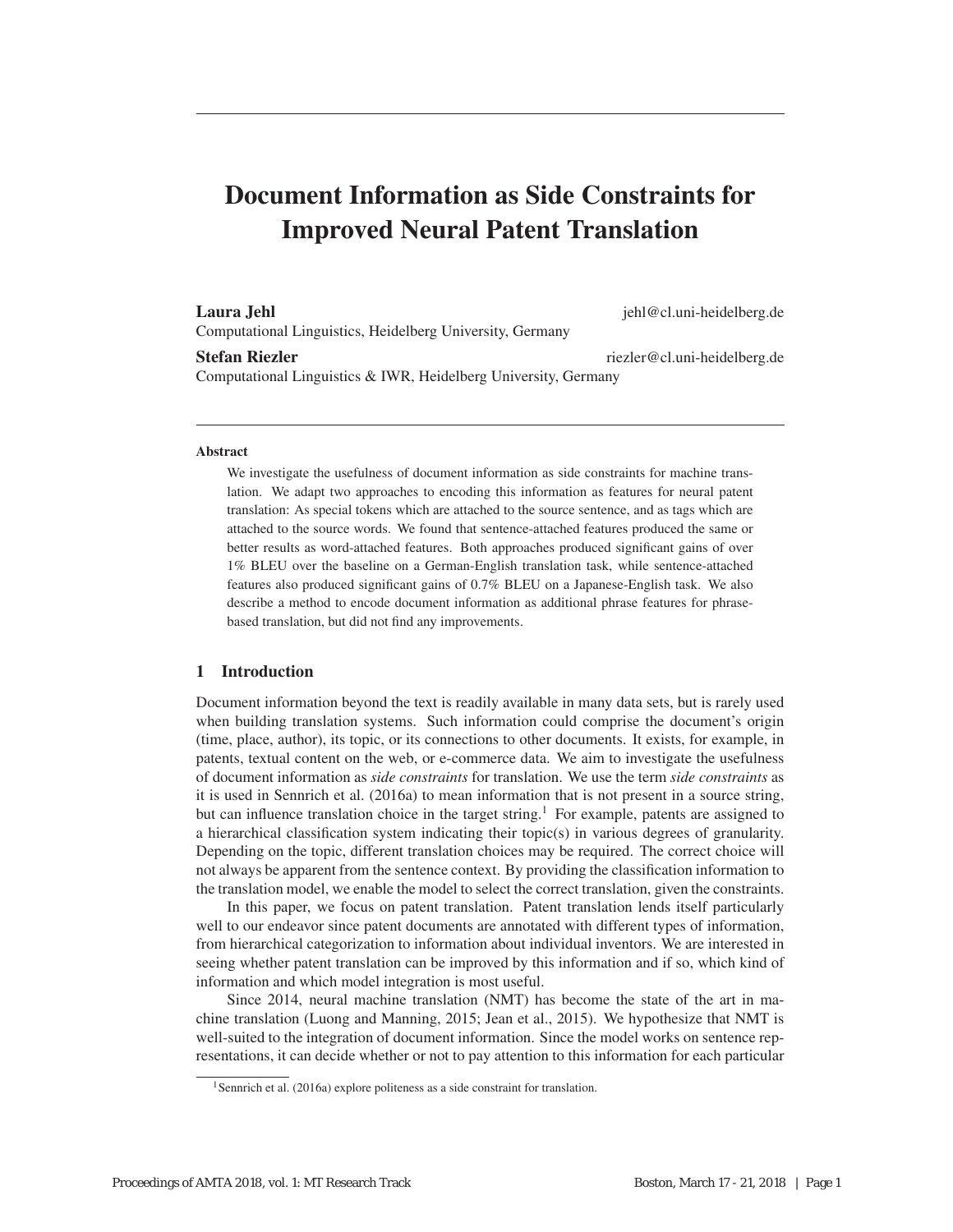translation in context. What is more, annotations could be highly correlated. For example, a patent document's subclass label contains its class label. Deep models are capable of learning these correlations.

Based on work by Kobus et al. (2016), this paper explores two ways of integrating patent document annotations as features into a neural machine translation system: (1) by attaching the annotations as special tokens to the source sentence, and  $(2)$  by attaching annotations as tags to each source word. Unlike our predecessors, we consider a setting where we have multiple annotation categories, and where each category can have more than one value at the same time. To our knowledge, our work is also the first to apply these methods to patent translation. We show that these features can positively influence translation choice of ambiguous words or phrases in a neural patent translation system. We also describe a method of integrating patent annotations into phrase-based machine translation (PBMT) as additional phrase features, but found that these features were unable to improve the model.

Related work is reviewed in Section 2. Section 3 describes the details of our approach. Using the experimental setup described in Section 4, we found that the simple approach of attaching annotations as additional tokens to the source sentence produced significant improvements – 0.7% BLEU for Japanese-English translation and 1% BLEU for German-English translation – in the right configuration. For German-English, similar improvements were gained by attaching the same information as tags to the source words. Detailed results are discussed in Section 5.

## 2 Related Work

#### 2.1 Side Constraints

Our work is inspired by the work of Kobus et al. (2016) on multi-domain adaptation. This work uses the domain label as a side constraint for translation in a multi-domain setup: A combined NMT model is trained on subcorpora from different domains, and each training sentence is marked with its subcorpus information. Test data come from one of the known domains and are marked in the same way. We take the idea of using sentence-attached and word-attached source side features to represent side constraints from this paper and modify it to fit our scenario of multi-category, multi-valued patent annotations. Kobus et al. (2016) observed no improvements for sentence-attached features, but saw an improvement of 0.8% BLEU when testing on all but the largest subdomain.

Incorporating side constraints via *sentence-attached* features has also been applied in other work: Originally, this method was proposed by Sennrich et al. (2016a) to model politeness as a side constraint. Johnson et al. (2016) have used it to indicate the desired target language for multilingual NMT. Chu et al. (2017) apply it to neural domain adaptation in combination with fine tuning methods (Luong and Manning, 2015). Passing additional information to a neural network via *word-attached* features was first introduced by Collobert et al. (2011) as a way to add linguistic annotation for various NLP tasks using feed-forward and convolutional networks. Sennrich and Haddow (2016) transferred this idea to neural translation models. The word-attached features used by Kobus et al. (2016) were first presented by Crego et al. (2016), where they were used to encode case information.

The idea of leveraging document information as a side constraint for translation was recently investigated by Chen et al. (2016). They focus on integrating product category information for translation of product descriptions in e-commerce, and also apply their method to online lecture translation (Cettolo et al., 2012), where the lectures are annotated with topic keywords. They also experimented with attaching document information as an artificial token to the source sentence, but found no gains for this method. They then propose to integrate topic information on the target side by including it as an additional read-out layer in the decoder before the softmax layer. This method improved e-commerce data translation by 1.4% BLEU,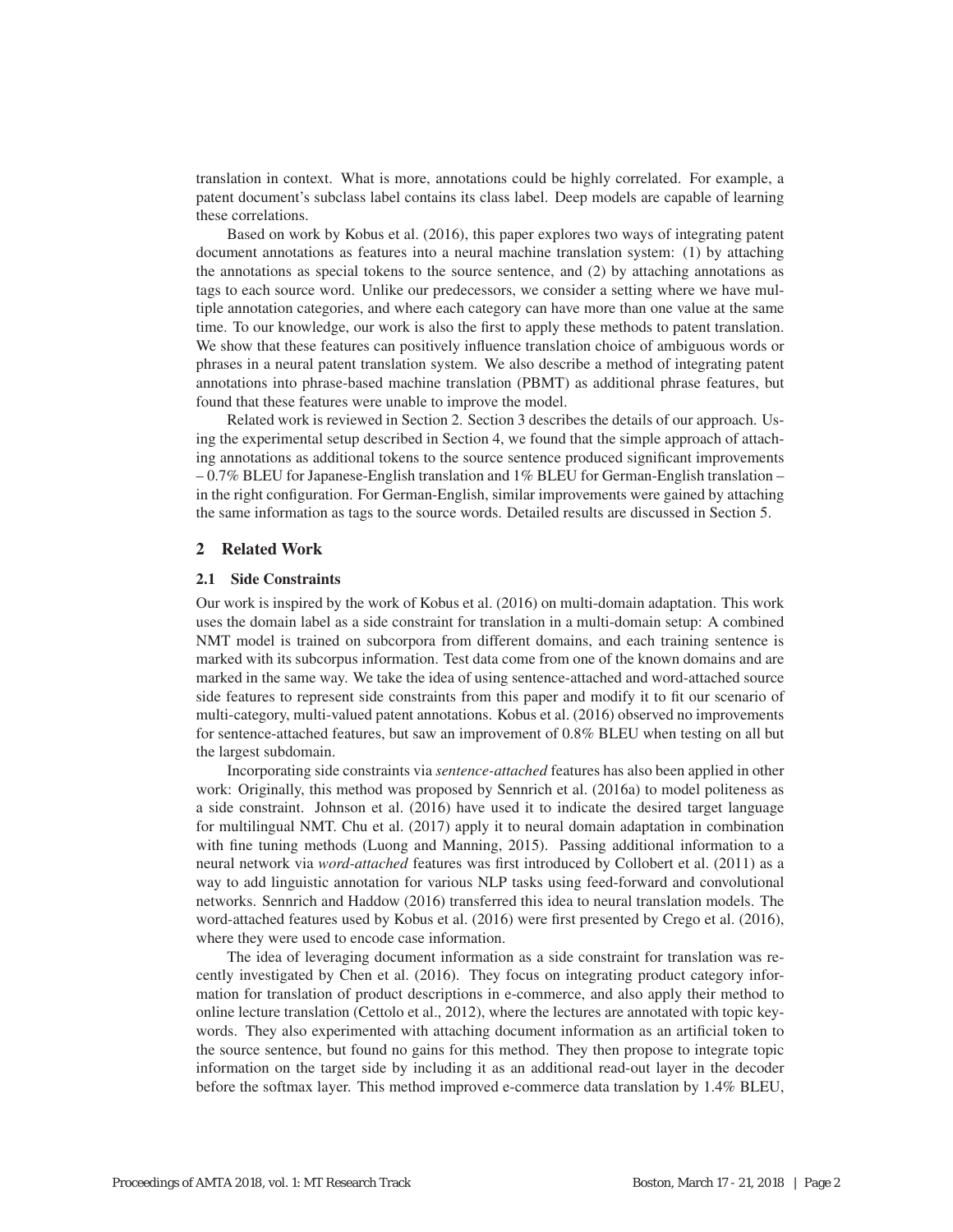lecture translation by 0.3% BLEU. For e-commerce translation, only product titles are used, for which it is likely that there is less context information available than would be for product descriptions.

We do not know of any prior work on using document information as side constraints for phrase-based machine translation. Niehues and Waibel (2010) and Bisazza et al. (2011) both modify the phrase table to include corpus (or in-domain/out-of-domain) identifiers, which they find beneficial for domain adaptation. However, they do not use more fine-grained information. For phrase-based patent translation, Wäschle and Riezler (2012b) use patent section labels to partition training data for multi-task learning, but do not look into the more fine-grained classification information.

#### 2.2 Relation to Domain Adaptation

This work is related to the problem of domain adaptation in machine translation, which has been researched extensively for phrase-based translation, among others by Foster and Kuhn (2007); Axelrod et al. (2011); Matsoukas et al. (2009); Chen et al. (2013); Eidelman et al. (2012); Hewavitharana et al. (2013); Hasler et al. (2014), and is currently also being explored for neural machine translation (see Freitag and Al-Onaizan (2016); Zhang et al. (2016); Chen and Huang (2016); Chu et al. (2017); Wang et al. (2017); Chen et al. (2017) inter alia). There are two main scenarios for domain adaptation in the literature: In the first scenario, a translation model is adapted to a known, fixed target domain. A sample from the target domain is usually available. The aim of adaptation in this scenario is to make use of the in-domain sample to shift the model parameters to better match the target distribution. In a second scenario, called dynamic adaptation, the target domain is unknown and possibly shifting. No in-domain sample is available. Data from the target domain are only provided at test time, and their domain may change with each document. In this scenario, unsupervised methods have been used to infer a soft domain or topic attribution of the test context (document or sentence).

Our scenario is similar to dynamic adaptation, as we do not restrict our test data to one subdomain, but allow test data from any patent section or class. This setup precludes us from using the methods proposed for the first scenario, because they would require us to re-train the model for each document. However, unlike dynamic adaptation, in our case document information is provided as side constraints. As we are specifically interested in ways to utilize this information, we do not consider the unsupervised approaches to dynamic adaptation in this work. In future work, it could be informative to compare using human-assigned document information to inferred topic distributions, or to combine both sources of information.

# 3 Side Constraints for Patent Translation

We extract five types of side constraints from patent document annotations. The first three constraints reflect a patent's classification according to the hierarchical international patent classification system (IPC).<sup>2</sup> Patents are classified by their subject matter as belonging to one or more of 8 different sections (A-H). The sections are divided into 130 classes and 639 subclasses. The hierarchy branches out further, but we only use the top three hierarchy levels, which we call *IPC1* to *IPC3*. We also treat the name of the filing company (*COMP*) and the names of the inventors (*INV*) as side constraints. In this section, we describe how we integrate these side constraints into PBMT and NMT as phrase-, sentence-, and word-attached features. Since each patent can be assigned to more than one section, class and subclass, and be filed by more than one company or inventor, we are dealing with multiple feature categories which can have multiple values for each document.

<sup>2</sup>see www.wipo.int/classifications/ipc/en/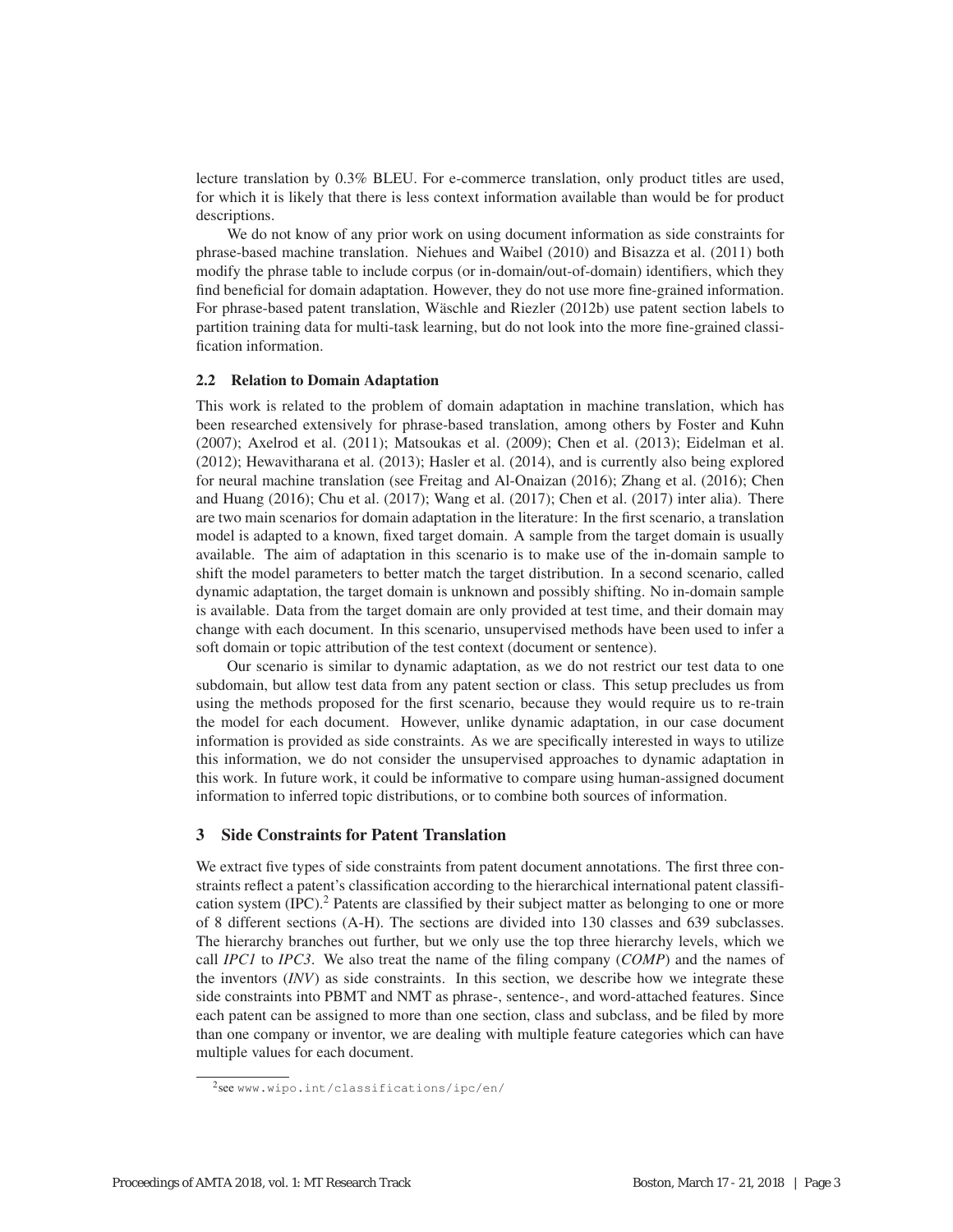# 3.1 Phrase-based Machine Translation

In PBMT, side constraints can influence phrase selection. Given an annotated input document, it is our intuition that the model should prefer translations that have been extracted from documents with the same annotations. For example, the German-English phrase table contained both *impact plates* and *deflector plates* as translation candidates for the word *Prallplatten* (see Table 5, EXAMPLE 2, for the context). The German input document had been assigned to IPC section A. Of the two translation candidates, only *impact plates* had been seen in a document from IPC section A. This points to *impact plates* being the more suitable translation. We capture the degree of overlapping annotations between training and test document via additional phrase table features. At training time, the annotations of all documents containing a phrase pair are extracted. At test time, the intersection between the phrase pair annotations and the test document annotations is computed for each phrase. The actual features are computed by counting the overlapping annotations for each feature category (IPC section, class, and subclass; filing company and inventor). In total, five count-based features for the five patent specific feature categories were added to the standard PBMT model features.

#### 3.2 Neural Machine Translation

Sentence-attached features Despite poor performance in previous work on domain adaptation, our first approach takes up the idea of integrating side constraints by attaching them as special tokens to the source sentence. On the one hand, this approach is simple and efficient, as it does not increase the number of model parameters. On the other hand, it allows the model to learn to pay attention to the beginning or end of sentence as needed. Since we are dealing with multiple values per category, we append each value to the sentence in alphabetical order. For example, if a patent document has been assigned to IPC sections B and C, the marked up input will look as follows:

$$
\langle
$$
IPCl : B>  $\langle$ IPCl : C> in die Matrix sind Verstärkungsfasern (5, 6, 7) eingebettet.

Previous work has differed on where to attach the tag(s), leading us to run experiments for attaching at the front, back, or both front and back of a sentence.

Word-attached features Our second approach attaches side constraints as features to each input word, e.g.:

*in*|IPC1:B *die*|IPC1:B *Matrix*|IPC1:B ...

Note that in our case, the same annotations will be attached to every word in one source document. In the sequence-to-sequence model without word-attached side constraints, the hidden encoder state  $h^{(t)}$  at time t is computed recursively as:

$$
h^{(t)} = \tanh(W(E_0 x_0^{(t)}) + Uh^{(t-1)})
$$

where  $E_0$  is the word embedding matrix, and  $x_0^{(t)}$  is the t-th source word, represented as a one-hot vector. The model with word-attached features computes  $h^{(t)}$  from a concatenation of the source word embedding and a vector representation  $r_f$  of each word-attached feature f as follows:

$$
h^{(t)} = \tanh(W([E_0 x_0^{(t)}, r_1, \dots, r_F]) + Uh^{(t-1)})
$$

where  $\lceil \rceil$  signifies vector concatenation and  $r_1, \ldots, r_F$  are representations of each wordattached feature f.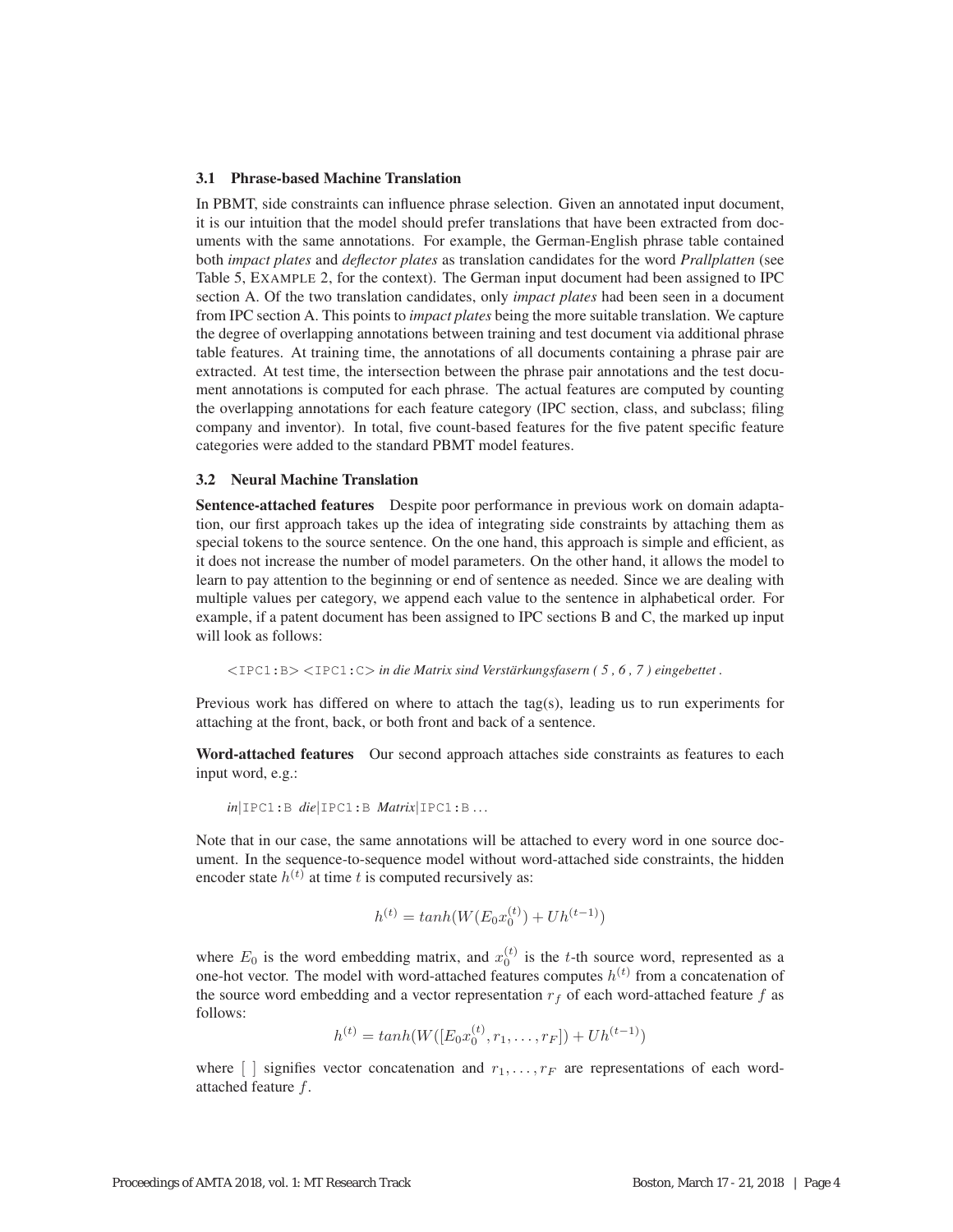There are different ways of computing  $r_f$ : In Kobus et al. (2016), the representation  $r_f$  of feature f for input  $x_f^{(t)}$  at time t is constructed as follows:

$$
r_f^{(t)}[i] = \begin{cases} \frac{1}{|f|} & \text{if } x_f^{(t)} \text{ has the } i\text{-th value of } f\\ 0 & \text{otherwise} \end{cases}
$$

where |f| is the number of possible values of f and  $r_f \in \mathbb{R}^{|f|}$ . Hence, they use a normalized sparse vector representation. This is unproblematic if  $f$  only takes few values, but would become unwieldy for large  $|f|$ .

As we want to be able to handle features with many possible values, we would like to use a dense representation  $r_f$ . Following Sennrich and Haddow (2016)'s approach for adding linguistic features to the NMT input, we want to construct feature representations using separate embedding matrices for each feature. The matrices are learned during training and feature representations are computed via a lookup layer. The hidden state  $h^{(t)}$  of the encoder RNN at time  $t$  is then computed as:

$$
h^{(t)} = \tanh(W([E_0 x_0^{(t)}, E_1 x_1^{(t)}, \dots, E_F x_F^{(t)}]) + Uh^{(t-1)})
$$

where  $\begin{bmatrix} \end{bmatrix}$  signifies vector concatenation,  $E_0 x_0^{(t)}$  computes the source word embedding, and  $F_1$ .  $\begin{bmatrix} F_n \end{bmatrix}$  are separate embedding matrices for each feature type, with  $x_i$ . To encoding each  $E_1 \ldots E_F$  are separate embedding matrices for each feature type, with  $x_1 \ldots x_F$  encoding each feature's value as a one-hot vector.

This approach assumes that each feature only takes one value and representations can be computed efficiently by embedding lookup. Since patent documents can have more than one value for the same annotation category, our setup does not meet this assumption. We solve the problem by looking up the embeddings for all values of the same feature  $f$  in the same embedding matrix  $E_f$ , and then summing over embeddings belonging to the same feature. The representation  $r_f$  for feature f is then computed as:

$$
r_f = \sum_{i=1}^{K_f} E_f x_{f,i}^{(t)}
$$

where  $x_{f,i}^{(t)}$  is a one-hot vector encoding the *i*-th value of feature f at source position t, and  $K_f$ is a hyperparameter to be set by the user, which determines the maximum number of values each feature can take. We pick this value by looking at the distribution of the number of values for each feature in the training documents, and select a cutoff value if less than 5% of training documents have more values for the same feature. For documents with more than  $K_f$  annotations, a subset of the annotations is sampled. For documents with fewer than  $K_f$  annotations for feature  $f$ , empty values are marked by an extra token.

We select this approach for comparison with the sentence-attached features, because it also operates on the source-side and does not necessarily require increasing the model parameters. See our system description in Section 4 for details. The advantage of word-attached features is that this method makes combining multiple side constraints easier, as we cannot attach very long sequences of special tokens to the beginning and end of the sentence. The concatenated embeddings will also allow the model to learn correlations between annotations.

#### 4 Experiment Setup

#### 4.1 Data

We ran experiments on Japanese-English and German-English patent translation. We trained Japanese-English models on the NTCIR-7 Patent Translation training set (Utiyama and Isahara,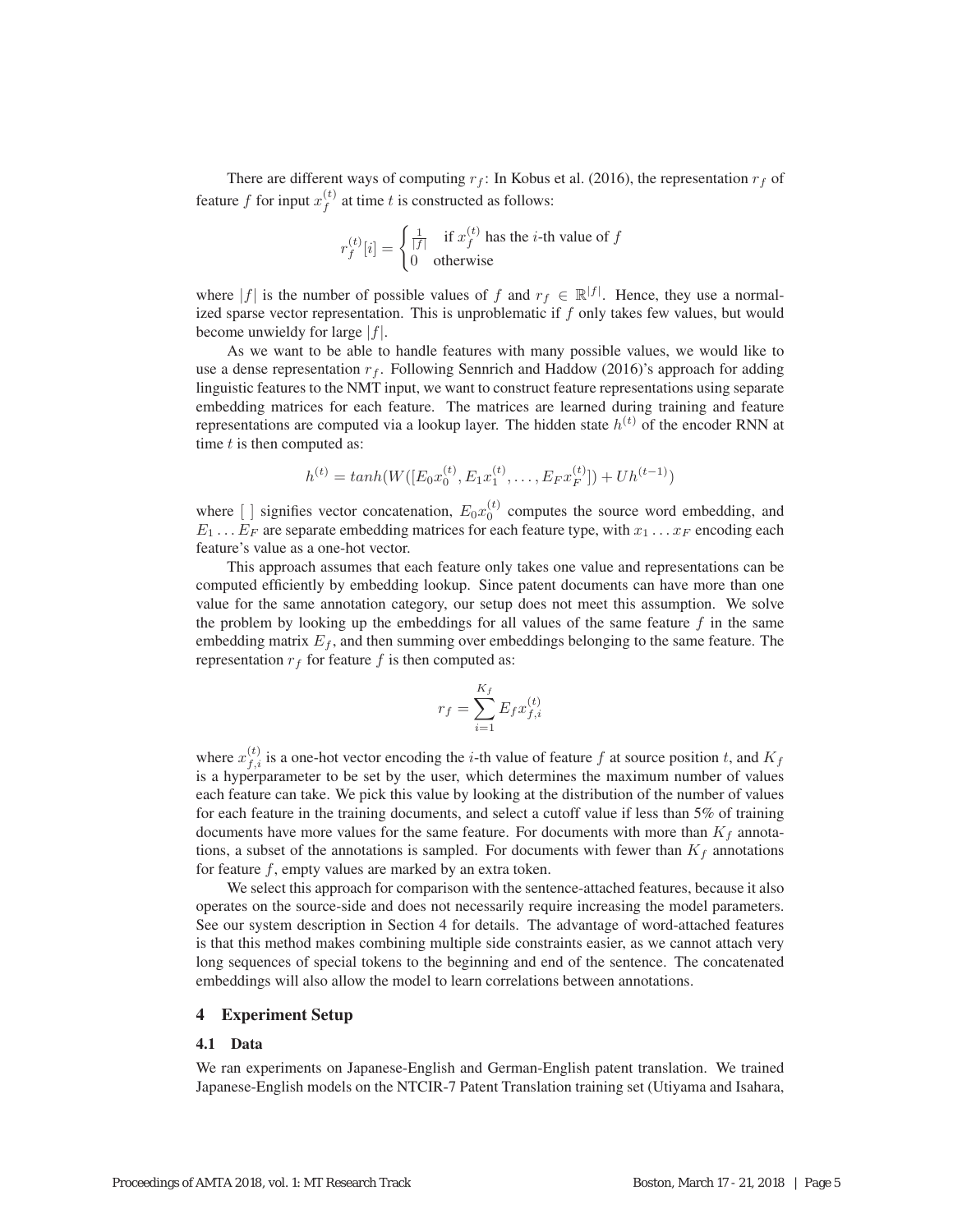| DATA SET | ORIGIN                    | # SENTENCE PAIRS # DOCUMENTS |        |
|----------|---------------------------|------------------------------|--------|
| train    | NTCIR-7 train             | 1,798,571                    | 51,040 |
| dev      | NTCIR-8 pat-dev-2006-2007 | 2,000                        | 115    |
| devtest  | NTCIR-8 Test Intrinsic    | 1,251                        | 114    |
| test     | NTCIR-9 Test Intrinsic    | 2.001                        | 417    |

Table 1: Data sets used in Japanese-English translation

| DATA SET        | ORIGIN                      | # SENTENCE PAIRS | # DOCUMENTS |
|-----------------|-----------------------------|------------------|-------------|
| train           | PatTR abstracts before 2008 | 694.609          | 280,009     |
| dev             | PatTR abstracts since 2008  | 2,000            | 899         |
| devtest         | PatTR abstracts since 2008  | 2,001            | 864         |
| test (filtered) | PatTR abstracts since 2008  | 1.716            | 724         |

Table 2: Data sets used in German-English translation

2007). We used the NTCIR-8 development and test sets for development, and the NTCIR-9 intrinsic evaluation set for testing. For German-English, we used the abstracts section of the PatTR corpus (Wäschle and Riezler, 2012a). Patents published before 2008 were used for training. Development, devtest and test data of about 2,000 sentences each were randomly selected from the remaining patents. Sentences from the same document were always assigned to the same set. We applied a length-ratio based filter to the test set prior to evaluation to filter out noise from automatic sentence alignment. Tables 1 and 2 contain information about the data sets. Japanese data was segmented using MeCab<sup>3</sup>. All English data was tokenized and true-cased using the Moses toolkit<sup>4</sup>. German data was tokenized, lowercased, and compounds were split, also using Moses tools.

#### 4.2 Translation Systems

We used the Nematus NMT system<sup>5</sup> (Sennrich et al., 2017) to train an attentional encoderdecoder network (Bahdanau et al., 2015). The model parameters were optimized with ADADELTA (Zeiler, 2012), using a maximum sentence length of 80 and a minibatch size of 80. We trained a subword model using BPE (Sennrich et al., 2016b) with 29,500 merge operations. We used 500-dimensional word embeddings and set hidden layer size to 1024. For the sentence-attached features, we experiment with IPC section (*IPC1*) and class (*IPC2*) labels, appending them at the front, back, or front and back of the source sentence. For the word-attached features we used IPC section and class labels (*IPC1/IPC2*) together. The maximum number of values per feature for *IPC1* and *IPC2* were set to 2 and 3, the embedding sizes were set to 5 and 20. In order to avoid improvements from merely increasing the number of parameters, we used 475-dimensional source word embeddings when adding word-attached features. The concatenated embedding vectors then have the same length (500) as the original word embedding vectors. We trained all NMT models using early stopping based on training cost on heldout data with a patience of 10. Results are reported on the final model.

For the PBMT experiments, we trained and tested a hierarchical PBMT model using cdec (Dyer et al., 2010). The baseline used 21 built-in dense features. A 5-gram target-side language

 $3t$ aku910.github.io/mecab/

<sup>4</sup>github.com/moses-smt/mosesdecoder

<sup>5</sup>github.com/EdinburghNLP/nematus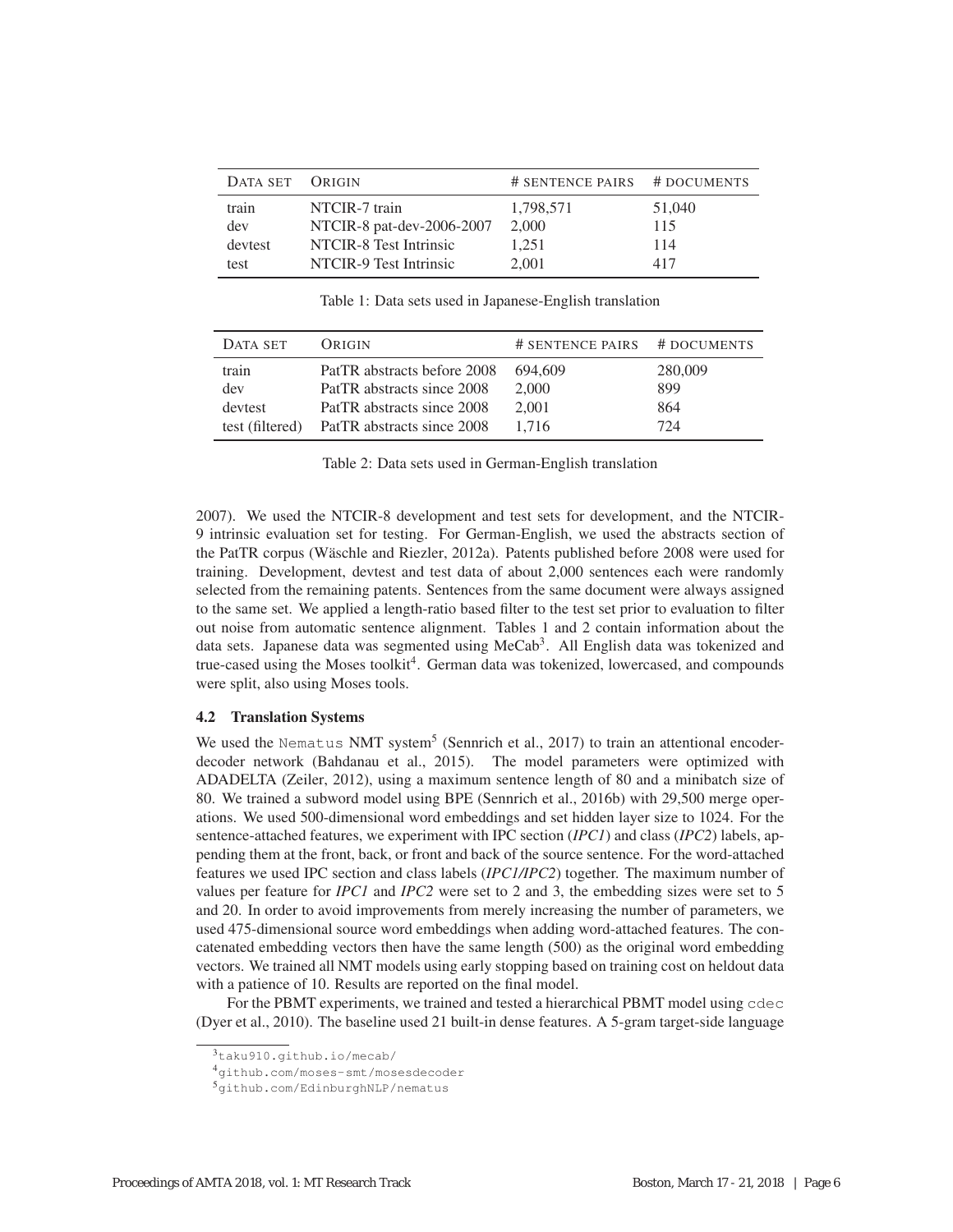|                            | <b>BLEU</b> <sup>1</sup> | <b>TER</b> |
|----------------------------|--------------------------|------------|
| <b>PBMT</b> Baseline       | 27.2                     | 57.8       |
| 5 phrase features          | 27.2                     | 58.3       |
| <b>NMT</b> Baseline        | 36.9                     | 49.3       |
| sentence, IPC1, front      | 37.4                     | 49.1       |
| sentence, IPC1, back       | $37.5*$                  | $48.5*$    |
| sentence, IPC1, front/back | $37.6*$                  | $48.3*$    |
| sentence, IPC2, front      | 37.2                     | 49         |
| sentence, COMP, front      | 37                       | 48.9       |
| word, IPC1/IPC2            | 37.2                     | 49.2       |

|  |  |  | Table 3: Japanese-English translation results. |  |
|--|--|--|------------------------------------------------|--|
|--|--|--|------------------------------------------------|--|

|                            | <b>BLEU</b> <sup>1</sup> | <b>TER</b> |
|----------------------------|--------------------------|------------|
| <b>PBMT</b> Baseline       | 41.7                     | 45         |
| 5 phrase features          | 41.7                     | 45.2       |
| <b>NMT</b> Baseline        | 42.5                     | 47.2       |
| sentence, IPC1, front      | $43.5*$                  | $45.6*$    |
| sentence, IPC1, back       | $43.2*$                  | $46.3*$    |
| sentence, IPC1, front/back | 42.7                     | 46.9       |
| sentence, IPC2, front/back | $43.9*$                  | $45.3*$    |
| word, IPC1/IPC2            | 43.5*                    | $46.3*$    |

Table 4: German-English translation results.

model was built with  $lmplz$  (Heafield et al., 2013). Feature weights were trained with  $dt$  rain (Simianer et al., 2012) for 15 epochs. Results are reported on the final epoch. All five annotations categories (IPC section, class, and subclass, company, inventor) are used to compute 5 phrase level features.

We report BLEU (Papineni et al., 2002) and TER (Snover et al., 2006) on tokenized output, as computed by multeval (Clark et al., 2011).

# 5 Results

Table 3 shows results for Japanese-English patent translation, German-English results are shown in Table 4. For both language pairs, adding side constraints to PBMT did not improve the baseline. Results which improve significantly over the NMT baseline at  $p \leq 0.05$  are marked with an asterisk<sup>\*</sup>.

For Japanese-English, switching to NMT improved scores strikingly (+9.7% BLEU, -8.4% TER), probably due to NMT's superiority at handling word order differences in long patent sentences. Attaching IPC section labels (*IPC1*) as special tokens at the *front and back* of the sentence produced a small, significant, improvement over the NMT baseline (+0.7% BLEU, -1% TER), as did attaching them at the *back* of the sentence. Attaching IPC section labels (*IPC1*), class labels (*IPC2*) or company names (*COMP*) at the *front* of the source sentence did not significantly improve the baseline, nor did the word-attached features.

For German-English, the performance gap between PBMT and NMT was much narrower at 0.9% BLEU, probably due to more similar word order. We even see a reversed ranking for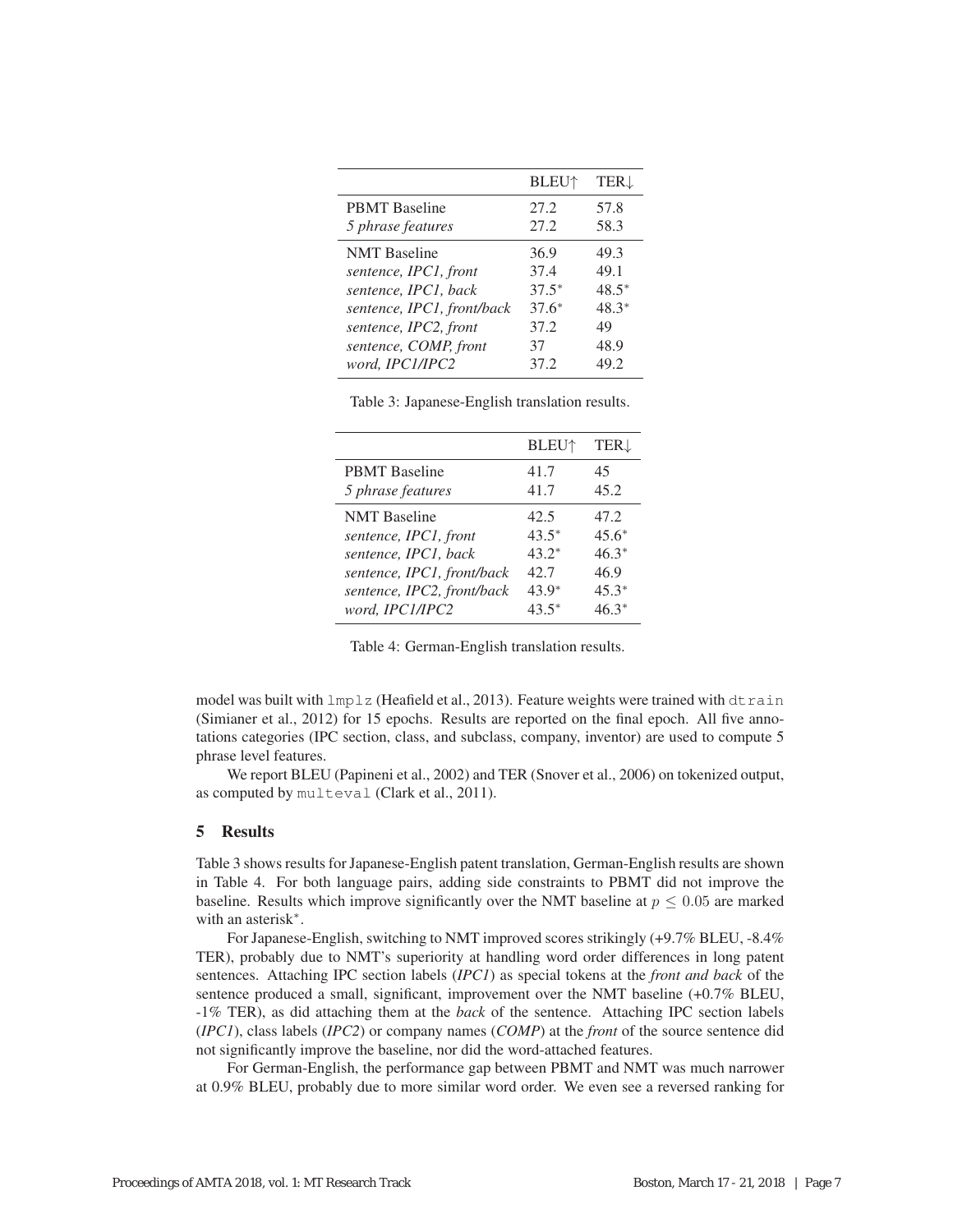TER (+2.2%). Unlike Japanese-English, attaching IPC section labels (*IPC1*) as special tokens at the *front* of the sentence improved significantly over the NMT baseline (+1% BLEU, -1.6% TER), while attaching them at the *front and back* did not produce a significant improvement. Interestingly, attaching IPC class labels (*IPC2*) at the *front and back* also produced a significant improvement (+1.4% BLEU, -1.9% TER). Word-attached features also produced a significant improvement (+1% BLEU, -0.9% TER), but did not outperform sentence-level features. These results differ from previous work, where sentence-attached domain or topic labels produced no gains. We also tried to combine word-attached and sentence-attached features, but did not see additional gains.

Due to time constraints we were only able to evaluate all sentence-attachment variations for both language pairs for the *IPC1* feature. For Japanese-English, attaching features at the *back* and *front/back* was more successful than attaching them at the *front* of the sentence. For German-English, attachment at the *front* produced better BLEU and TER scores then attachment at the *back*, and *front/back* was worst. This observation invites speculation that there could be a connection between the more beneficial attachment location and the word order of the source language leading the model to pay more attention to the front or back of the sentence, but further experiments would be necessary to confirm or dismiss this speculation. For now, we can conclude from our experiments that there is no general recommendation on which attachment location is best.

Table 5 shows example sentences from the German-English test set and their translations by different models. In EXAMPLE 1, the NMT model with side constraints correctly translated the German word "Kupplung" as *clutch*, which was incorrectly translated as *coupling* by the PBMT and NMT baseline. The correct phrase translation for "elektrischen Maschine", *electric machine*, was also only selected by the model with side constraints. In EXAMPLE 2, the correct translation *impact plates* for German "Prallplatten" was produced by all NMT models. However, the word "Wasserschleiers" was only translated correctly as *water curtain* by the model with side constraints. It was passed through the decoder in PBMT and omitted entirely by the NMT baseline. The NMT model with side constraints also selected the correct translation *steam cabin* for German "Dampfkabine", where PBMT produced *cubicle* and the NMT baseline produced *steam booth*.

# 6 Conclusion

In this paper, we have investigated methods for using document information as side constraints for phrase-based and neural translation models for patent translation. Document information was incorporated into the model as phrase-, word-, or sentence-attached features. Contrary to previous work, we have looked at incorporating multiple annotation categories with multiple values. For phrase-based machine translation, our features based on annotation overlap between test documents and phrase context were not helpful. For neural machine translation, attaching patent annotations as special tokens to the source sentence – a method which was unsuccessful in previous work – improved German-English translation by over 1% BLEU, and Japanese-English translation by 0.7% BLEU. Word-attached features also produced improvements of 1% BLEU for German-English patent translation, but did not improve Japanese-English translation significantly. Overall, the results indicate that document information can improve patent translation and that neural machine translation is well-suited to integrating this kind of information. However, choosing the right configuration requires some experimentation.

# Acknowledgements

This work was supported by DFG Research Grant RI 2221/1-2 "Weakly Supervised Learning of Cross-Lingual Systems". We thank the anonymous reviewers for their insightful comments.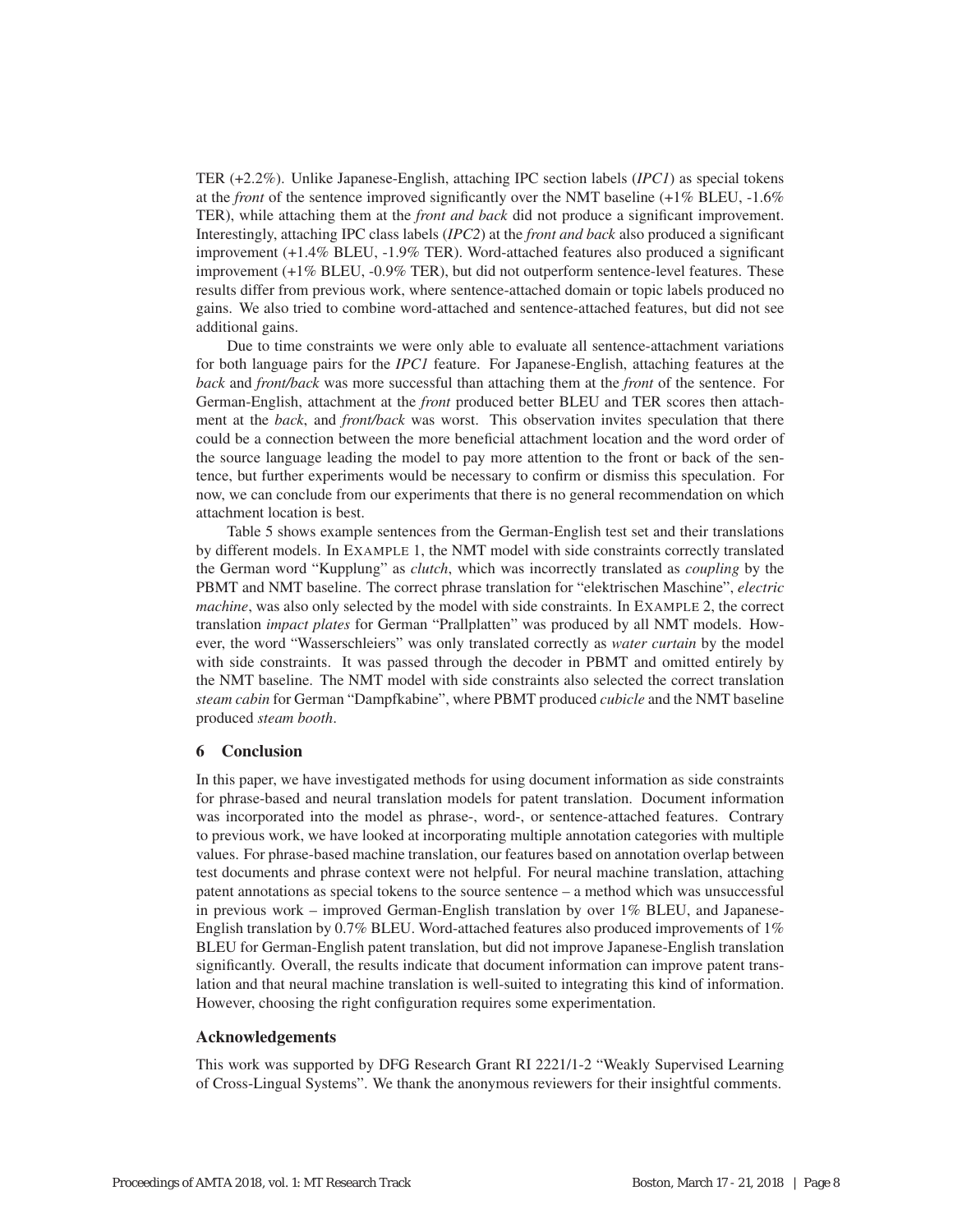| EXAMPLE 1            |                                                                                                                                                                         |
|----------------------|-------------------------------------------------------------------------------------------------------------------------------------------------------------------------|
| Source               | $(\dots)$ mit einer <b>Kupplung</b> (8), die den Verbrennungsmotor (2) auswählbar<br>vollständig mit der <b>elektrischen Maschine</b> (10) selektiv verbindet $(\dots)$ |
| <b>PBMT</b> baseline | $()$ with a coupling $(8)$ , the internal combustion engine $(2)$ can be com-<br>pletely selectively connects with the electrical machine $(10)()$                      |
| NMT baseline         | $(\dots)$ comprising a coupling (8) which can be selectively connected to the<br>electric motor $(10)()$                                                                |
| $+$ IPC1 front       | $(\dots)$ comprising a <b>clutch</b> (8) which selectively connects the internal combus-<br>tion engine (2) to the <b>electric machine</b> (10) $( \dots )$             |
| Reference            | $(\dots)$ having a <b>clutch</b> (8) which selectively connects the internal combustion<br>engine (2) completely to the <b>electric machine</b> (10) $(\dots)$          |

| Sie weist $(\dots)$ Prallplatten (531) auf zur Erzeugung eines flächigen Wasser-               |
|------------------------------------------------------------------------------------------------|
|                                                                                                |
|                                                                                                |
| it has $(\ldots)$ deflector plates (531) for generating a flat wasserschleiers (25) at least   |
|                                                                                                |
|                                                                                                |
| $(\dots)$ impact plates (531), at least in the upper region of the steam booth $(\dots)$       |
| $(\dots)$ it has $(\dots)$ impact plates (531) for producing a flat water curtain (25) at      |
|                                                                                                |
| $(\dots)$ said steam cabin comprises $(\dots)$ <b>impact plates</b> (531) for producing a flat |
|                                                                                                |
|                                                                                                |

Table 5: Examples for German-English translation: We compare output from PBMT and NMT baselines to the NMT model with sentence-attached IPC section features (+IPC1 front). Boldfaced portions highlight correct translations. Incorrect translations are underlined.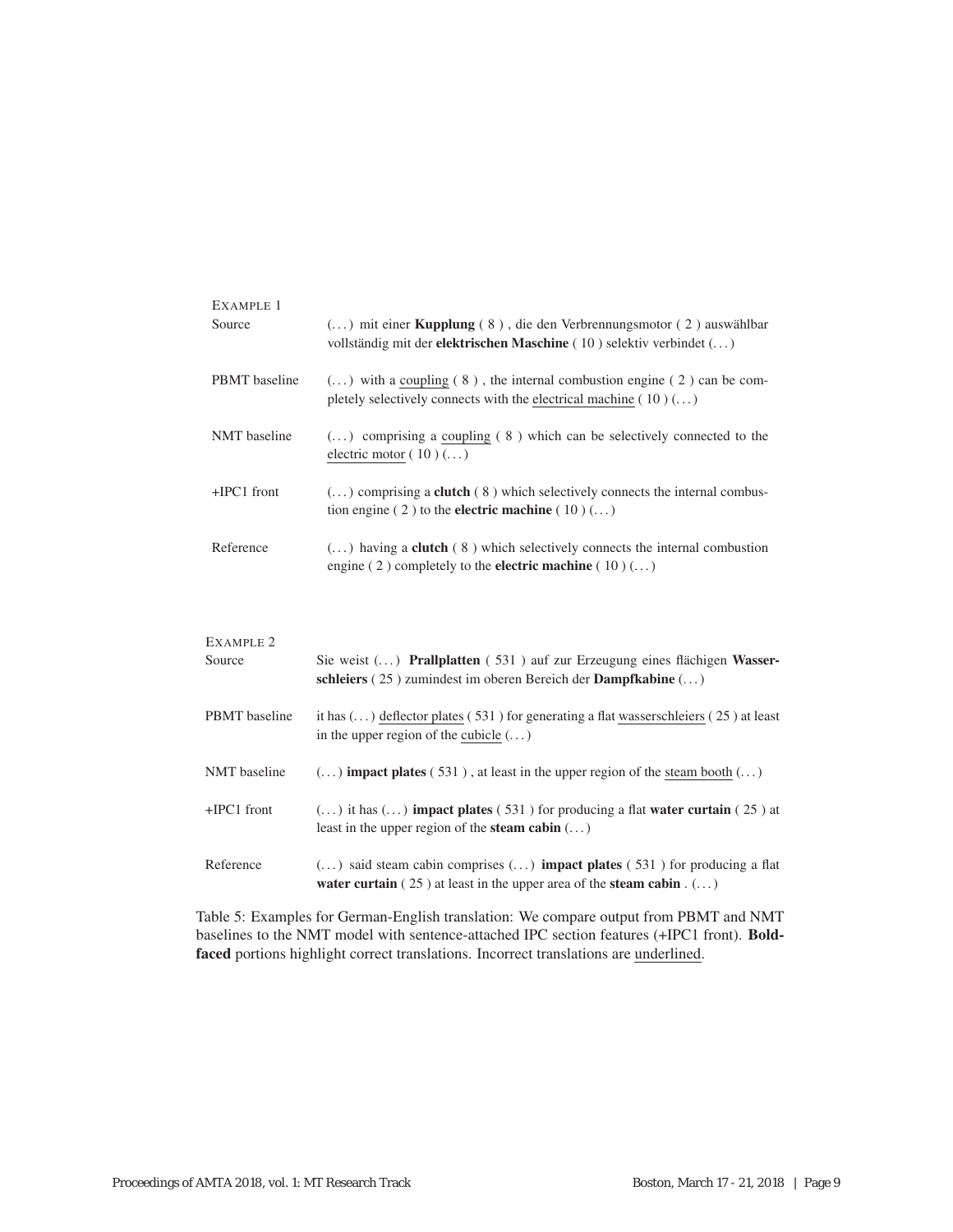#### **References**

- Axelrod, A., He, X., and Gao, J. (2011). Domain adaptation via pseudo in-domain data selection. In *Proceedings of the Conference on Empirical Methods in Natural Language Processing (EMNLP)*, pages 355–362, Edinburgh, United Kingdom.
- Bahdanau, D., Cho, K., and Bengio, Y. (2015). Neural Machine Translation by Jointly Learning to Align and Translate. In *Proceedings of the International Conference on Learning Representations* , San Diego, CA, USA.
- Bisazza, A., Ruiz, N., and Federico, M. (2011). Fill-up versus interpolation methods for phrase-based smt adaptation. In *Proceedings of the International Workshop on Spoken Language Translation*, San Francisco, CA, USA.
- Cettolo, M., Girardi, C., and Federico, M. (2012). WIT<sup>3</sup>: Web Inventory of Transcribed and Translated Talks. In *Proceedings of the 16*th *Conference of the European Association for Machine Translation*, pages 261–268, Trento, Italy.
- Chen, B., Cherry, C., Foster, G., and Larkin, S. (2017). Cost weighting for neural machine translation domain adaptation. In *Proceedings of the First Workshop on Neural Machine Translation*, pages 40– 46, Vancouver, Canada.
- Chen, B. and Huang, F. (2016). Semi-supervised convolutional networks for translation adaptation with tiny amount of in-domain data. In *Proceedings of The 20th SIGNLL Conference on Computational Natural Language Learning*, pages 314–323, Berlin, Germany.
- Chen, B., Kuhn, R., and Foster, G. F. (2013). Vector Space Model for Adaptation in Statistical Machine Translation. In *Proceedings of the 51st Annual Meeting of the Association for Computational Linguistics*, pages 1285–1293, Sofia, Bulgaria.
- Chen, W., Matusov, E., Khadivi, S., and Peter, J. (2016). Guided Alignment Training for Topic-Aware Neural Machine Translation. *arXiv preprint arXiv:1607.01628*.
- Chu, C., Dabre, R., and Kurohashi, S. (2017). An empirical comparison of simple domain adaptation methods for neural machine translation. *arXiv preprint arXiv:1701.03214*.
- Clark, J. H., Dyer, C., Lavie, A., and Smith, N. A. (2011). Better hypothesis testing for statistical machine translation: controlling for optimizer instability. In *Proceedings of the 49th Annual Meeting of the Association for Computational Linguistics*, pages 176–181, Portland, Oregon.
- Collobert, R., Weston, J., Bottou, L., Karlen, M., Kavukcuoglu, K., and Kuksa, P. (2011). Natural language processing (almost) from scratch. *Journal of Machine Learning Research*, 12(Aug):2493–2537.
- Crego, J., Kim, J., Klein, G., Rebollo, A., Yang, K., Senellart, J., Akhanov, E., Brunelle, P., Coquard, A., Deng, Y., et al. (2016). SYSTRAN's Pure Neural Machine Translation Systems. *arXiv preprint arXiv:1610.05540*.
- Dyer, C., Lopez, A., Ganitkevitch, J., Weese, J., Ture, F., Blunsom, P., Setiawan, H., Eidelman, V., and Resnik, P. (2010). cdec: A Decoder, Alignment, and Learning Framework for Finite-State and Context-Free Translation Models. In *Proceedings of the ACL 2010 System Demonstrations*, pages 7–12, Uppsala, Sweden.
- Eidelman, V., Boyd-Graber, J., and Resnik, P. (2012). Topic models for dynamic translation model adaptation. In *Proceedings of the 50th Annual Meeting of the Association for Computational Linguistics*, pages 115–119, Jeju Island, Korea.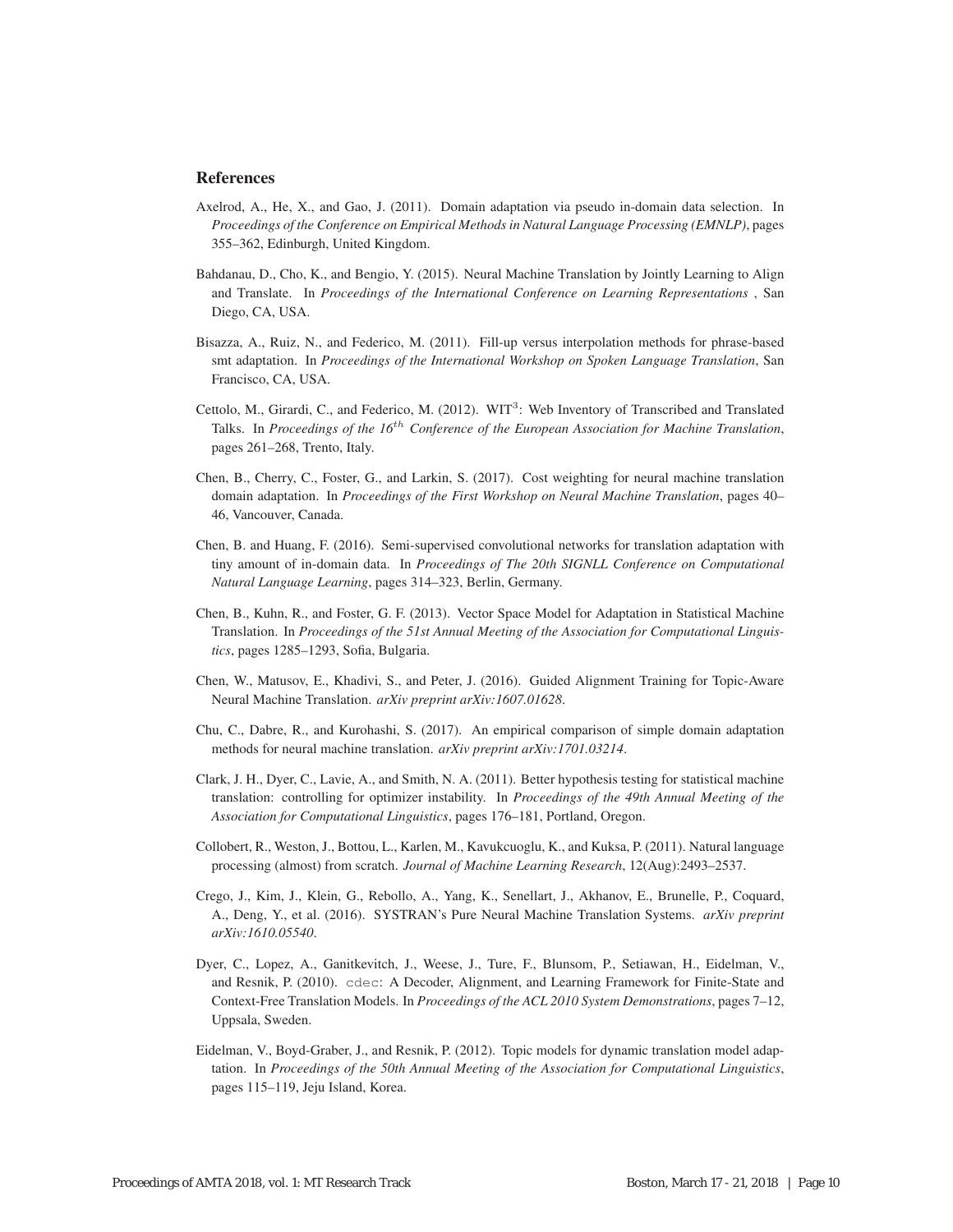- Foster, G. and Kuhn, R. (2007). Mixture-model adaptation for smt. In *Proceedings of the Second Workshop on Statistical Machine Translation (WMT)*, Prague, Czech Republic.
- Freitag, M. and Al-Onaizan, Y. (2016). Fast domain adaptation for neural machine translation. *arXiv preprint arXiv:1612.06897*.
- Hasler, E., Haddow, B., and Koehn, P. (2014). Dynamic Topic Adaptation for SMT using Distributional Profiles. In *Proceedings of the Ninth Workshop on Statistical Machine Translation*, pages 445–456, Baltimore, Maryland, USA.
- Heafield, K., Pouzyrevsky, I., Clark, J. H., and Koehn, P. (2013). Scalable Modified Kneser-Ney Language Model Estimation. In *Proceedings of the 51st Annual Meeting of the Association for Computational Linguistics*, pages 690–696, Sofia, Bulgaria.
- Hewavitharana, S., Mehay, D., Ananthakrishnan, S., and Natarajan, P. (2013). Incremental topic-based translation model adaptation for conversational spoken language translation. In *Proceedings of the 51st Annual Meeting of the Association for Computational Linguistics*, pages 697–701, Sofia, Bulgaria.
- Jean, S., Firat, O., Cho, K., Memisevic, R., and Bengio, Y. (2015). Montreal Neural Machine Translation Systems for WMT'15. In *Proceedings of the Tenth Workshop on Statistical Machine Translation*, pages 134–140, Lisbon, Portugal.
- Johnson, M., Schuster, M., Le, Q. V., Krikun, M., Wu, Y., Chen, Z., Thorat, N., Viegas, F., Wattenberg, M., ´ Corrado, G., et al. (2016). Google's multilingual neural machine translation system: enabling zero-shot translation. *arXiv preprint arXiv:1611.04558*.
- Kobus, C., Crego, J., and Senellart, J. (2016). Domain Control for Neural Machine Translation. *arXiv preprint arXiv:1612.06140*.
- Luong, M.-T. and Manning, C. D. (2015). Stanford neural machine translation systems for spoken language domains. In *Proceedings of the International Workshop on Spoken Language Translation*, Da Nang, Vietnam.
- Matsoukas, S., Rosti, A.-V. I., and Zhang, B. (2009). Discriminative corpus weight estimation for machine translation. In *Proceedings of the 2009 Conference on Empirical Methods in Natural Language Processing*, pages 708–717, Singapore.
- Niehues, J. and Waibel, A. (2010). Domain adaptation in statistical machine translation using factored translation models. In *Proceedings of the Annual Conference of the European Association or Machine Translation*, Saint-Rapha"el, France.
- Papineni, K., Roukos, S., Ward, T., and Zhu, W.-J. (2002). Bleu: a method for automatic evaluation of machine translation. In *Proceedings of the 40th Annual Meeting of the Association for Computational Linguistics*, pages 311–318, Philadelphia, PA, United States.
- Sennrich, R., Firat, O., Cho, K., Birch, A., Haddow, B., Hitschler, J., Junczys-Dowmunt, M., Laubli, S., ¨ Miceli Barone, A. V., Mokry, J., and Nadejde, M. (2017). Nematus: a Toolkit for Neural Machine Translation. In *Proceedings of the Software Demonstrations of the 15th Conference of the European Chapter of the Association for Computational Linguistics*, pages 65–68, Valencia, Spain.
- Sennrich, R. and Haddow, B. (2016). Linguistic Input Features Improve Neural Machine Translation. In *Proceedings of the First Conference on Machine Translation*, pages 83–91, Berlin, Germany.